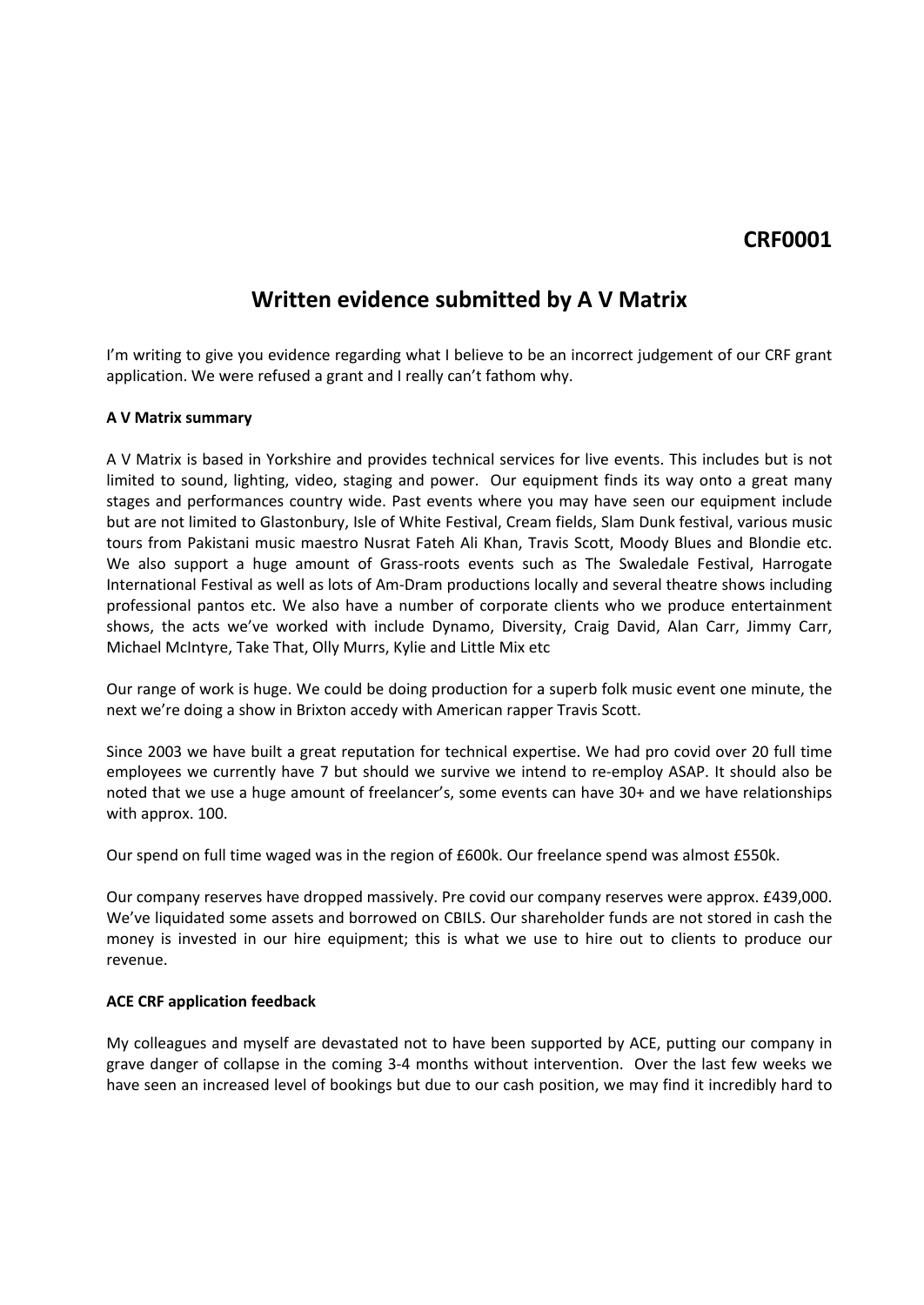service this work.

We have to date lost more than £3m of business since March 2020. We were expecting to have run out of money by now but we are continuing to struggle on for the time being. We've gained a small amount of additional support which we did not have earlier in the year when we applied for CRF round 2.

- o Additional funding from Leeds City Council in April, totaling £19000
- o The Furlough scheme extension has covered staff costs for longer, although we are going to have to bring back staff earlier before we start operating as we need to update training and certify equipment.
- o At the end of March and beginning of this month we had a couple of small projects to work on which generated limited income

Pre Covid our company turned over approx. £3.4m per year. 2020/21 was going to be our best yet with expected revenues of £4m. After 17 years of successful operation, we are an important link in the supply chain and creative industries economy, in a relatively poorly served area of England (Yorkshire). Like many companies we have had to make drastic cuts and savings to try to make sure we stayed afloat. This included cuts to our warehouse space, reducing the vehicle fleet, liquidating older assets and I'm afraid some redundancies.

We are almost at the end of financial resources; we've borrowed all we can borrow on CBILS (£345,000) and I have put in everything I have personally to keep us going including borrowing £50,000. It is well understood that it has been impossible to predict how long this whole ordeal was going to continue, and the impact to live events could well end up lasting nearly 2 years. Encouraging as it is to have a date when restrictions are being lifted, events may well be restricted in size and number for some time to come.

I have asked ACE for some additional information regarding the decision not to award us a grant. Having reviewed our application against ACE comments and having researched other companies of a similar nature who were successful, I am putting forward these points.

- It was stated several times that we should have evidenced things. We set out the information we had as clearly and transparently as we could, and there is little more we could see we could have done to evidence what we had put forward. With respect the character count did not allow any further elaboration.
- The cashflow forecast drew criticism, we should have evidenced this apparently. Like it must have been for the majority of applicants, the Cash Flow Forecast was simply a forecast! Back in January we didn't have much in the diary in terms of confirmed events and productions; it was impossible to evidence this. We went on the side of caution and made sure we were realistic. The accounts for the previous year were included and it would have been clear that when we were running at full speed pre Covid our annual revenue was £3.439m. If you average this out over the year it equates to £286k per month, so I think it's fair to say we were sensibly cautious when looking forwards toward the end of the year.

Also, when writing the application in January, there were no definite dates for events to restart. As it's now April we do have some events penciled in the diary. They exemplify some of the diversity and range of our work within the cultural sector, within a wide range of performance genre, including big scale popular music, grass-roots music festivals, Asian and classical music, theatre shows, spoken word and comedy. These include and are not limited to the following, with the diary looking better the further into the year we go.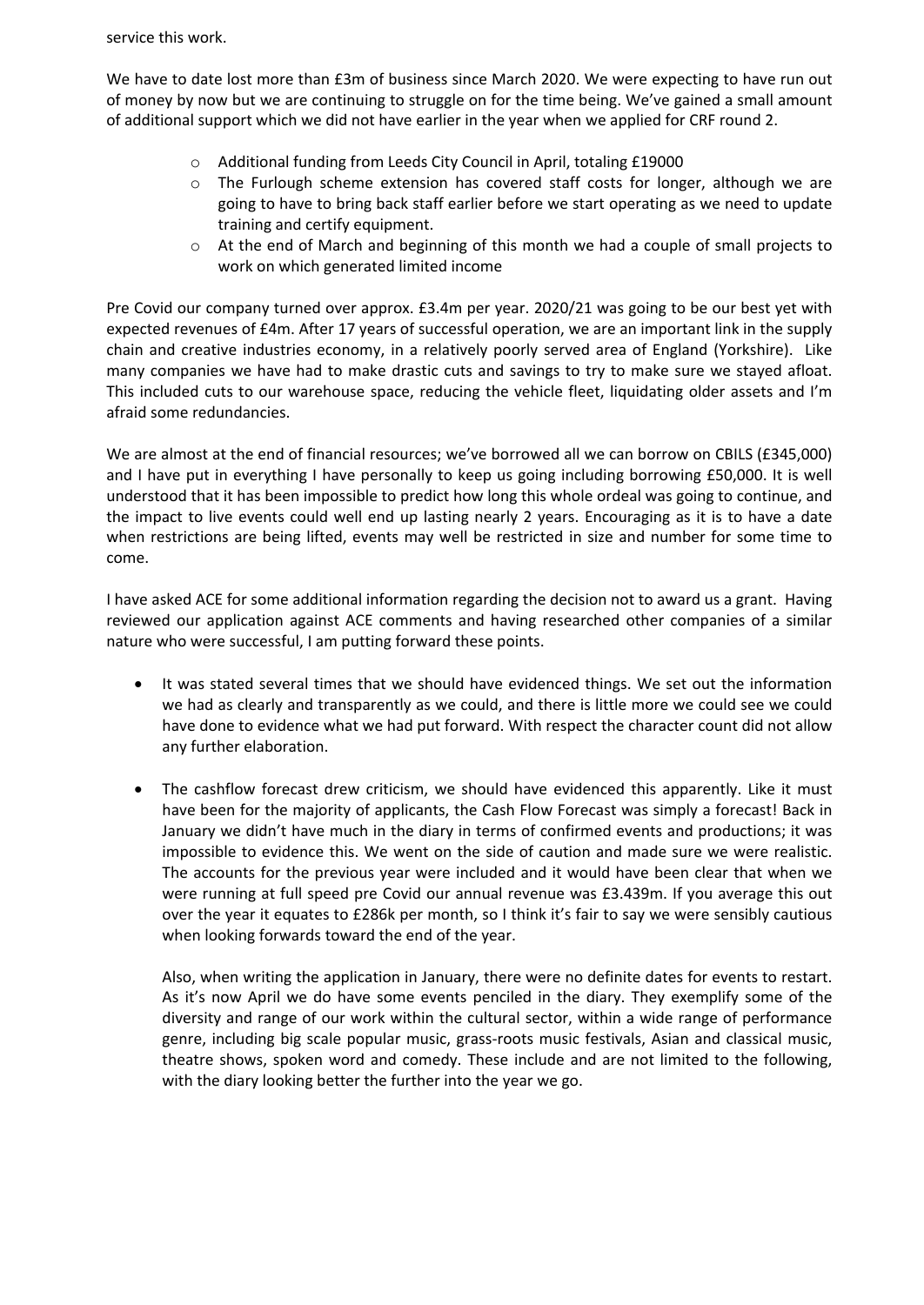- o 22<sup>nd</sup> May DCMS test event at the O2 London, Squeeze in concert, supplying video screens and rigging equipment to Zig Zag Lighting (*Zig Zag were awarded funding)*
- $\circ$  13<sup>th</sup> to 27<sup>th</sup> June Hair in concert at the Palladium London and the Mayflower in Southampton, providing lighting and video equipment
- $\circ$  25<sup>th</sup>-26<sup>th</sup> June Access the Festival a new dance music festival in the Midlands, bringing the latest cutting edge trends to the Warwickshire area, supplying full production of sound, lighting and visual effects
- $\circ$ nd to 3<sup>rd</sup> July - Kubix Festival - Houghton le Spring, Sunderland, supplying video equipment for IMAG (image magnification, i.e. the large screens at the sides of the stage) (Houghton Le Spring an area of social-economic deprivation)
- $\circ$  13<sup>th</sup> to 16<sup>th</sup> July Great Yorkshire Show Harrogate, providing all sound for the site and specific presentation stages
- o 30th July to 1 st August Deershed Festival : Equipment hire to HPSS *(both organisations were awarded funding)*
- $\circ$  27<sup>th</sup> to 29<sup>th</sup> August Wannasee Festival Penrith supplying video equipment for IMAG (image magnification, i.e. the large screens at the sides of the stage)
- $\circ$ 5<sup>th</sup> August - Tickled Pink Festival – providing all sound, lighting, video, staging and power
- o 4 th to 5 th September Slam Dunk Festival Lighting hire to Zig Zag Lighting *(both organisations were awarded funding)*
- Under the Cultural significance response, ACE stated *'The applicant does not appear to work in a specific artistic way and does not cite examples to address the prompts regarding innovation or excellence.'* We are **not** artists, but we enable art in everything we do. Many other companies in the same position as us, are suppliers *to* the live arts industry were granted funds, eg. providers of power generating units, PA companies, equipment distribution companies. It is understood that they have all had a terrible year like us, and do a good job, but it does seem anomalous that they were awarded a grant that we were deemed ineligible for on the basis of lack of artistic merit and innovation.
	- $\circ$  One particular company who were awarded a significant Grant was Buffalo Power. The provide generators and indeed are an important part of the supply chain to live outdoor events. I'm wondering what they do artistically compared to us!
- We know we *were* asking for a relatively high funding amount at £300,000. Approx £120k was to cover running costs from April to June and approx. £180k was for re-flotation of reserves. I wonder if the increased the level of competition disadvantaged us. We do note that Pirate Crew, a small company with few overheads received nearly £500k, and while we are not at all questioning their award, feel that for the size and range of our company activities, £300k was a practical ask. We would appreciate knowing if this was a factor however. There are a great many companies about a 3<sup>rd</sup> of our size that were awarded £200k.
- I would also like to point out that many companies awarded grants were not about to collapse and indeed many of them hadn't even sought help from government backed CBILS etc. This was a requirement from DCMS. We feel incredibly down about other companies in our industry getting huge grants without having tried to get a CBILS etc. This puts us on the backfoot when going forwards trying to do business alongside our competitors who have effectively been handed money.
- Somehow our application was misunderstood in terms of the scope of our services. In the response from ACE it is stated that we have done large scale music tours e.g. mentioning Olly Murs. We have worked with him several times, but we do not produce large scale music tours,